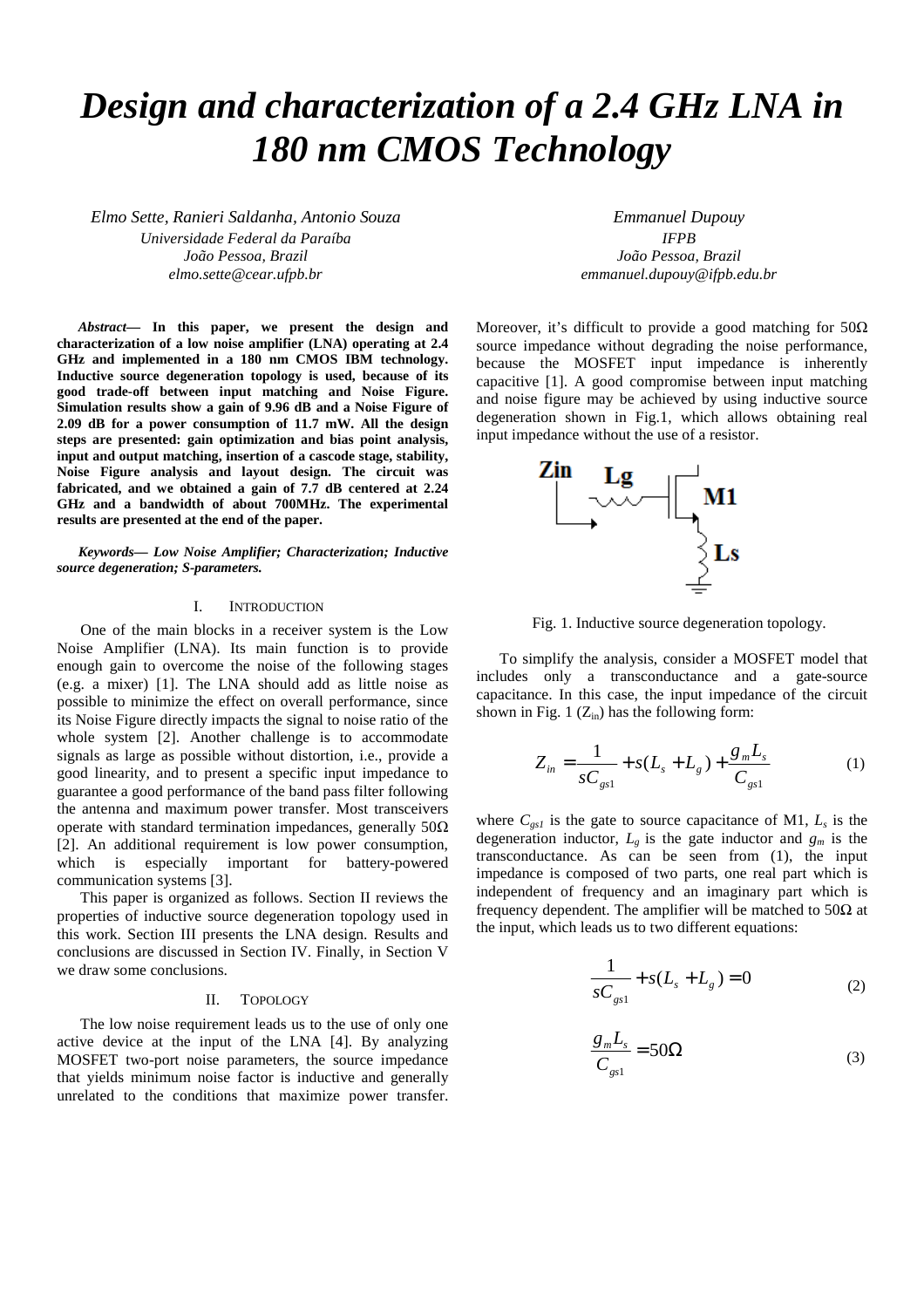Thus, the input impedance is the same of an RLC series circuit with the resistive term directly related to inductance *L<sup>s</sup>* . But we can also note from the equations that the input impedance is purely resistive only at the resonant frequency [1].

#### III. LNA DESIGN

#### *A. Gain optimization and bias point analysis*

Our work started by studying transistors available in the IBM CMOS 7RF 180 nm technology. We chose the nfet\_rf transistor because it is made for RF applications. To analyze its ability to provide gain at high frequencies, the maximum gain (Gmax) of the transistor is extracted from S-parameters simulations for various bias currents and values of transistor length and width.

A sweep simulation of gate voltage and drain voltage is then made to help selecting a bias point that ensures the transistor is in the saturation region, while avoiding problems such as avalanche.

#### *B. Choice of inductors*

Inductive degeneration should be as small as possible, because a small *L<sup>s</sup>* leaves room for a high transconductance (and gain), as we can see from (3). The inductance  $L_g$  gives us an additional degree of freedom to satisfy (2) and should be ideally large to improve circuit performance in terms of noise. Maximizing  $L_g$  implies an increase in quality factor  $(Q)$  of the input network which minimizes the Noise Figure. The choice of the inductances is shown in Fig. 2.



Fig. 2. Circuit with inductors of the technology.

#### *C. Input and output matching*

In cases that we want to maximize the gain, the LNA should be matched at input and output to provide minimum reflection as possible, consequently a maximum power transfer, and present a specific input impedance (in this case 50 $Ω$ ) to guarantee a good performance of the bandpass filter following the antenna. Here, S-parameters are fundamental too, because we can easily analyze input and output impedances as S11 and S22 respectively, with the support of the Smith Chart.

The best way to match the input is manipulating values of  $C_{gs}$  and  $L_s$  from (3), but this is an approximation because some factors are neglected such as  $C_{gd}$ . In our case, we fixed a small inductance  $L<sub>s</sub>$  to let us increase  $g<sub>m</sub>$  as we want, leading us to vary only  $C_{gs}$ . By analyzing simulation results, we concluded that the transistor had a very small  $C_{gs}$  even with the maximum value of width allowable and a large number of fingers, preventing the input matching. The solution was to insert an external capacitor  $(C_{gs2})$  between gate and source, to increase the total gate-to-source capacitance.

The next step is to match the output, which can be achieved with series and parallel capacitors. After matching the output, a small change occurs at the input, which is easily solved by reducing the capacitance of  $C_{gs2}$ .

#### *D. Cascode stage*

Cascode stages are often used in this topology to enhance reverse isolation (S12) by reducing effect of  $C_{\text{gd}}$  of the main transistor [1]. After the insertion of the cascode stage, the reverse isolation improved as well as the gain.

#### *E. Stability*

The LNA may become unstable due to the presence of feedback paths from the output to the input for certain combinations of source and load impedances. To test the stability of a circuit, we used the K and  $\Delta$  parameters [2]. If K > 1 and  $\Delta$ <1, then the circuit is unconditionally stable, i.e., any combination of source and load passively realizable impedances will not result in oscillation. The difficulty in using K is that it needs to be calculated for a wide frequency range [2].

 In this work, we observed in simulations that K remains greater than one and ∆ smaller than one for the frequency range considered (1Hz to 100GHz). Another way to visualize stability is to look for oscillation conditions (Barkhausen criterion) at the frequency range considered. This method was also tested, and showed that indeed there is no condition for oscillations.

#### *F. Noise figure analysis*

One of the main specifications of an LNA is its Noise Figure. It accounts for the degradation in the signal-to-noise ratio when the signal crosses the device, and corresponds to the noise factor expressed in dB.

#### *G. Layout design*

Once all the schematic simulations were performed and specifications were met, we started the layout. DRC (*Design Rules Check*) simulations ensure that the design rules of the technology are being fulfilled while LVS (*Layout versus Schematic*) simulations show that the layout corresponds to the circuit schematic. Then, we extracted all circuit parasitics through PEX (*Parasitic Extraction*) simulations, to know the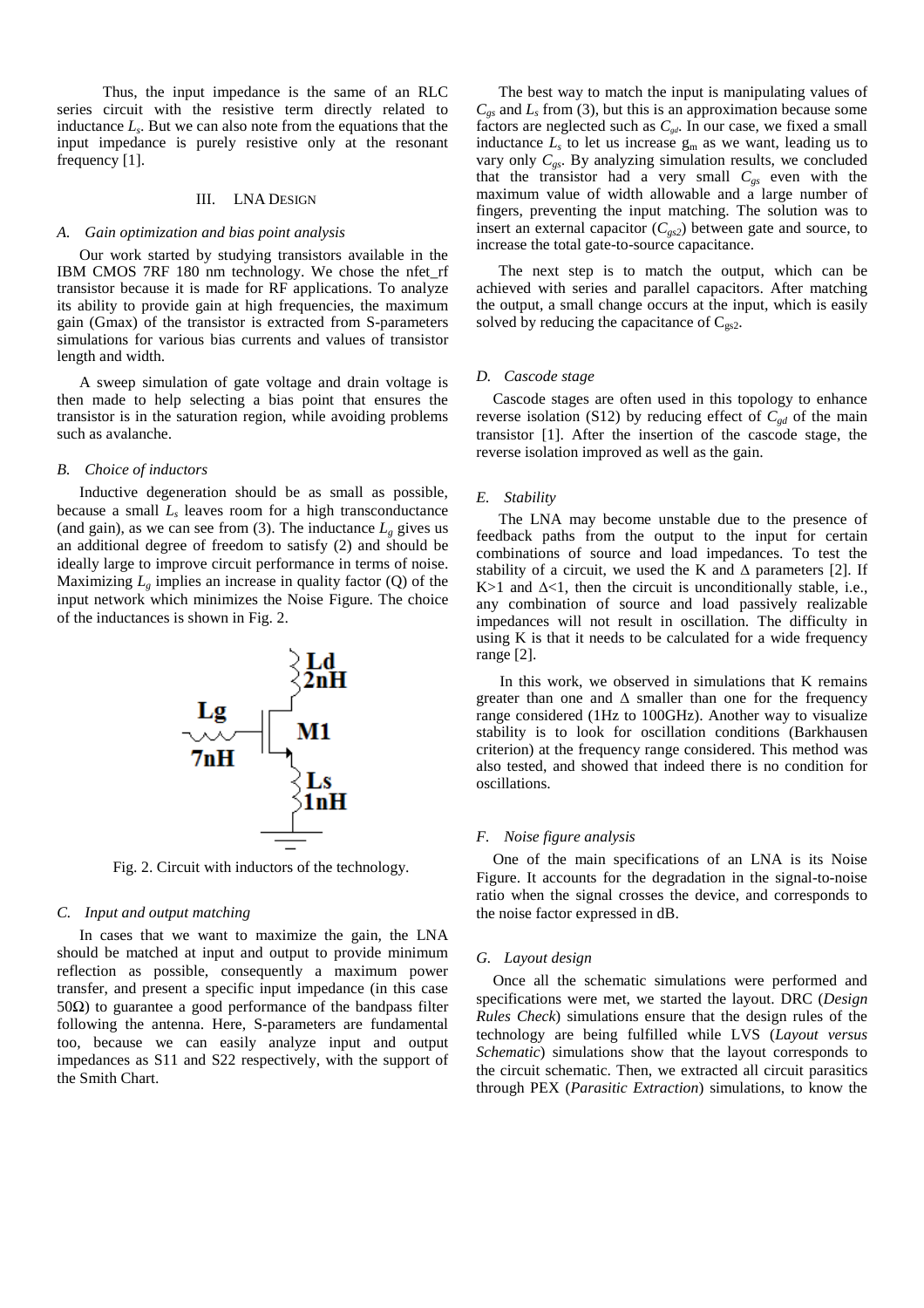real circuit performance. The circuit, layout and results are presented in the next section.

### IV. RESULTS AND DISCUSSIONS

In Table I, we summarize the performance of our LNA after the parasitics extraction in terms of S-parameters, Noise Figure (NF) and power consumption. Fig. 3 and Fig. 4 present the schematic and layout respectively.

TABLE I. POST-LAYOUT LNA PERFORMANCE

| Parameter<br>$(@ 2.4 \text{ GHz})$ | <b>Value</b> |  |  |  |
|------------------------------------|--------------|--|--|--|
| S <sub>11</sub>                    | $-26.567$ dB |  |  |  |
| S <sub>12</sub>                    | $-44.96$ dB  |  |  |  |
| S <sub>21</sub>                    | 9.96 dB      |  |  |  |
| S <sub>22</sub>                    | $-9.6$ dB    |  |  |  |
| NF                                 | $2.09$ dB    |  |  |  |
| Power<br>consumption               | 11.7mW       |  |  |  |



Fig.3. LNA Schematic.



Fig. 4. Microphotography of the LNA.

To accommodate another design and some test structures, our LNA was included in a 2 mm x 2 mm die. To be able to place the LNA pads on the periphery of the die, we had to add lines for ground and signal paths (see Fig. 4).

Fig. 5 compares the data from post-layout simulations with actual measurements.



We observe a slight frequency shift (increase) in S11 and a slight frequency shift (decrease) in S22, which causes a reduction in the overall gain (S21). This discrepancy may be due to the long paths between the LNA and the pads (see Fig. 4), since our parasitic extraction considered RC contributions (we did not performed electromagnetic simulations).

Fig. 6 shows the measured gain for three different samples of the LNA, indicating that the gain is highly reproducible.